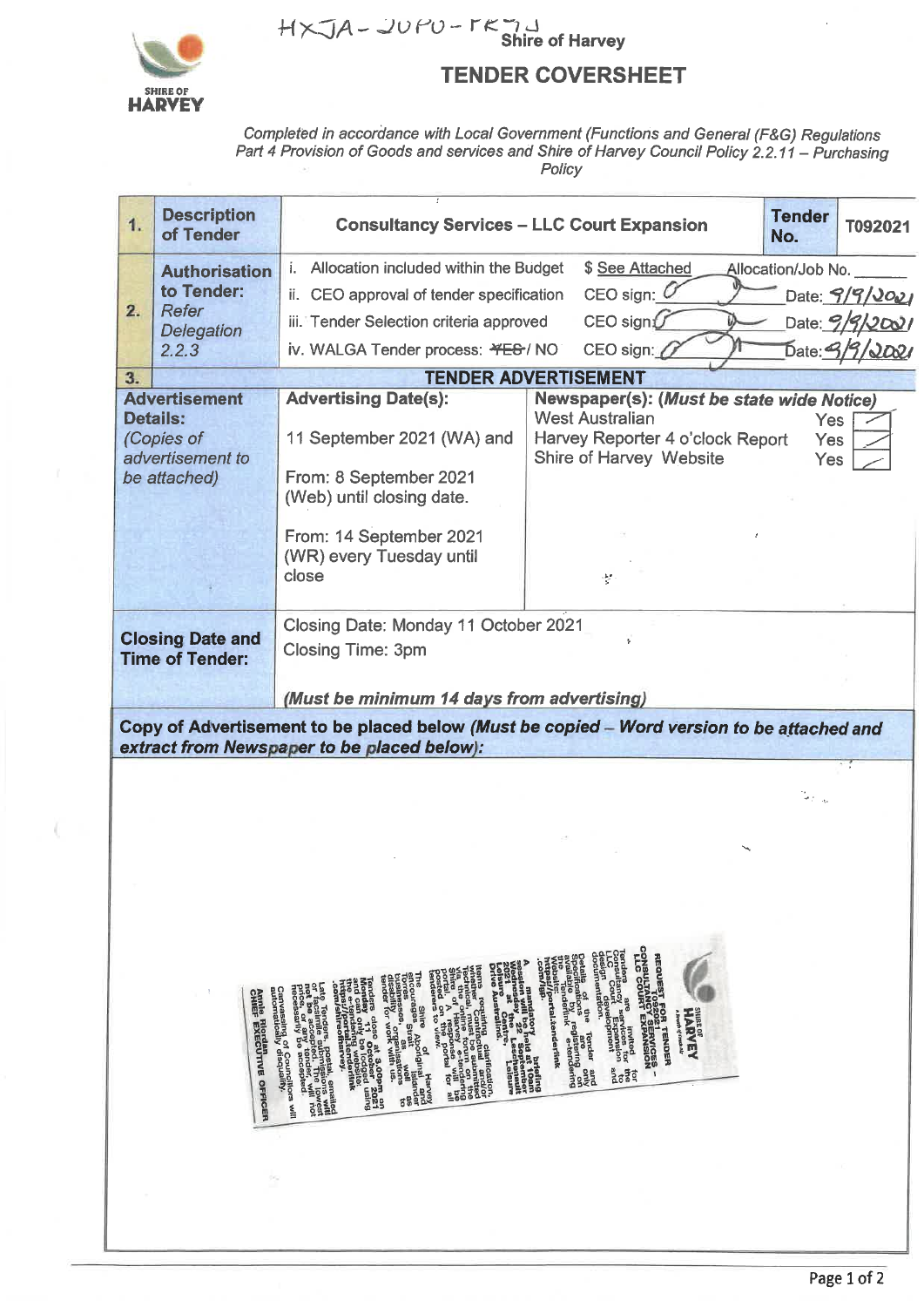EVALUATION.



**Shire of Harvey** 

### **TENDER COVERSHEET**

# Completed in accordance with Local Government (Functions and General (F&G) Regulations<br>Part 4 Provision of Goods and services and Shire of Harvey Council Policy 2.2.11 – Purchasing<br>Policy

| 4.                                                                                                                                                                       |                                           |                                                                 | <b>TENDERS RECEIVED</b>                                     |          |                           |  |  |  |  |
|--------------------------------------------------------------------------------------------------------------------------------------------------------------------------|-------------------------------------------|-----------------------------------------------------------------|-------------------------------------------------------------|----------|---------------------------|--|--|--|--|
|                                                                                                                                                                          | <b>Certification:</b>                     |                                                                 |                                                             |          |                           |  |  |  |  |
|                                                                                                                                                                          |                                           |                                                                 | $1110$ $3021$                                               |          |                           |  |  |  |  |
| <b>Tenders opened</b><br>in the presence<br>of:                                                                                                                          |                                           |                                                                 | <b>NAME AND POSITION:</b><br>DIRECTOR COMMUNITY & LIFESTYLE |          | <b>SIGNATURE:</b>         |  |  |  |  |
|                                                                                                                                                                          |                                           | KIRSTIE DAVIS -                                                 |                                                             |          |                           |  |  |  |  |
| (A Senior Staff<br>Member must be                                                                                                                                        |                                           |                                                                 | KIRSTIE DAVIS -<br>GOVERNANCE OFFICER - PROWREMENT          |          |                           |  |  |  |  |
| present).                                                                                                                                                                |                                           |                                                                 | JULIE PANTALED-COMPLIANCE                                   |          | Alandaleo<br>Date &       |  |  |  |  |
| No.                                                                                                                                                                      |                                           | <b>Company Name and Address:</b>                                |                                                             |          | <b>Officers' Initials</b> |  |  |  |  |
| $\sqrt{2}$                                                                                                                                                               | $A \rho$ OD $P/L$                         |                                                                 |                                                             | $3 - 06$ |                           |  |  |  |  |
| $\boldsymbol{\lambda}$                                                                                                                                                   | HODGE COUPKI PRESTON.                     |                                                                 |                                                             | $3 - 06$ |                           |  |  |  |  |
| $\mathcal{J}_{\mathcal{S}}$                                                                                                                                              |                                           | HOWARD AND HEAVER                                               |                                                             | $3 - 06$ |                           |  |  |  |  |
| 4                                                                                                                                                                        |                                           | TSIGULIA ZUVELA TRUST.                                          |                                                             | 3.06     |                           |  |  |  |  |
|                                                                                                                                                                          |                                           |                                                                 |                                                             |          |                           |  |  |  |  |
|                                                                                                                                                                          |                                           |                                                                 |                                                             |          |                           |  |  |  |  |
|                                                                                                                                                                          |                                           |                                                                 |                                                             |          |                           |  |  |  |  |
|                                                                                                                                                                          |                                           | DETAILS OF TENDERERS IN ATTENDANCE AT THE OPENING OF THE TENDER |                                                             |          |                           |  |  |  |  |
|                                                                                                                                                                          | <b>Contact Name</b>                       |                                                                 | <b>Company Name</b>                                         |          |                           |  |  |  |  |
|                                                                                                                                                                          |                                           |                                                                 |                                                             |          |                           |  |  |  |  |
|                                                                                                                                                                          |                                           |                                                                 |                                                             |          |                           |  |  |  |  |
| <b>COUNCIL RESOLUTION AND DETAILS OF SUCCESSFUL TENDER</b><br>5.<br>(List Resolution Number and date of Meeting - Copy of Council Item and Resolution to be<br>attached) |                                           |                                                                 |                                                             |          |                           |  |  |  |  |
|                                                                                                                                                                          |                                           |                                                                 | <b>DATE OF COUNCIL MEETING</b>                              |          | <b>RESOLUTION NUMBER</b>  |  |  |  |  |
|                                                                                                                                                                          |                                           |                                                                 | 23 NOVEMBER 2021 21244                                      |          |                           |  |  |  |  |
|                                                                                                                                                                          | <b>Name of Successful</b><br>Tenderer(s): |                                                                 | HODGE COLLARD PRESTON                                       |          |                           |  |  |  |  |
| <b>Amount of Successful</b><br>\$422880-00 Ex: CST<br>Tender(s):                                                                                                         |                                           |                                                                 |                                                             |          |                           |  |  |  |  |
| Was this a decision by Delegated Authority:<br>NO                                                                                                                        |                                           |                                                                 |                                                             |          |                           |  |  |  |  |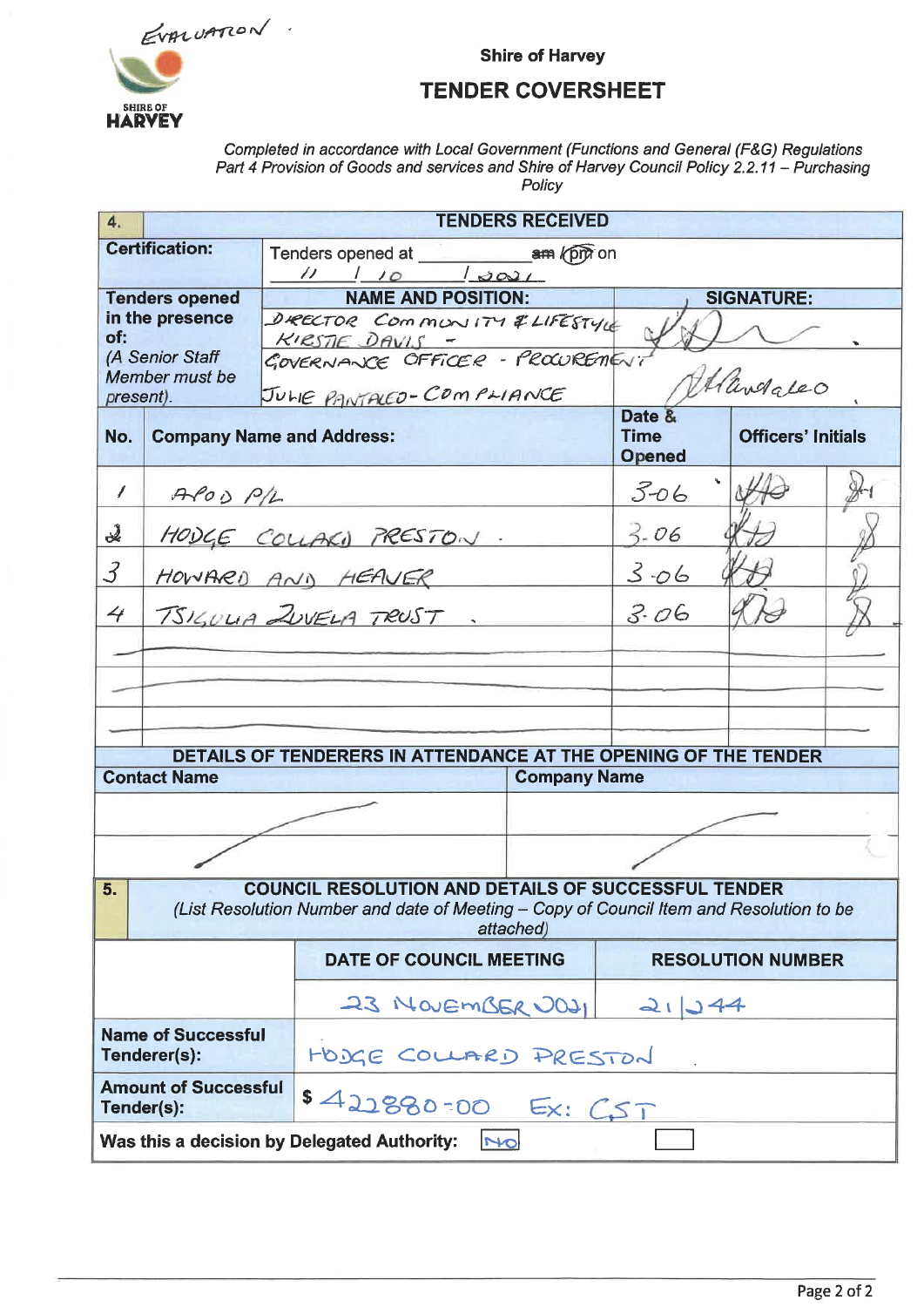### **TENDER CHECKLIST- T092021 LLC Court Expansion**



| The following checklist is to be completed as part of coordinating a Public Tender<br>on behalf of the Shire of Harvey<br>(Checklist drafted in accordance with Local Government (Functions and General (F&G)) Regulations 1996 Part 4<br>Provision of goods and services* and<br>Shire of Harvey Council Policy 2.2.11 Purchasing Policy)                                                     |                  |
|------------------------------------------------------------------------------------------------------------------------------------------------------------------------------------------------------------------------------------------------------------------------------------------------------------------------------------------------------------------------------------------------|------------------|
| 1.<br><b>COMPLETION OF TENDER COVERSHEET (Prior to Advertising)</b>                                                                                                                                                                                                                                                                                                                            | $\sqrt{X}$ $N/A$ |
| Tender Checklist (F&G 17 (1), (2),(3)) to be accessed from                                                                                                                                                                                                                                                                                                                                     |                  |
| X:\\WordProcessing\CSO Administration Assistant\3.Procurement Administration\Procurement                                                                                                                                                                                                                                                                                                       |                  |
| Compliance\1.Documentation\2021 Tender Checklist.docx<br>Tender number and Description of Tender                                                                                                                                                                                                                                                                                               |                  |
| Complete "Section 1. Description of Tender" in Tender Register (F&G 14)                                                                                                                                                                                                                                                                                                                        | ☑<br>Ø           |
| Complete "Section 2. Authorisation to Tender" in Tender Register (Delegation 2.2.11)                                                                                                                                                                                                                                                                                                           |                  |
| Allocation within the budget amount and Account number<br>a)                                                                                                                                                                                                                                                                                                                                   | б                |
| Tender specification approval and date (correct details of item(s)/service(s) sought (F&G14 (4) (b))<br>b)                                                                                                                                                                                                                                                                                     | ▱                |
| Selection Criteria approval and date, providing details for evaluation of the tender (F&G14 (4) (c))<br>$\mathsf{C}$<br>Complete "Section 3. Advertising Details and Dates" in Tender Coversheet (F&G 13, 14 and 17)                                                                                                                                                                           | □                |
| Include copies of advertisements in Tender Coversheet<br>a)                                                                                                                                                                                                                                                                                                                                    | $\Box$           |
| Indicate if tenders are sought via:<br>b)                                                                                                                                                                                                                                                                                                                                                      |                  |
| i. Public Tender,                                                                                                                                                                                                                                                                                                                                                                              | ⊡                |
| ii. EQuotes WALGA                                                                                                                                                                                                                                                                                                                                                                              | Z                |
| Complete "Closing date and time" in Tender Coversheet (F&G 15)                                                                                                                                                                                                                                                                                                                                 | ◘                |
| <b>TENDER ADVERTISEMENT</b><br>2 <sub>1</sub>                                                                                                                                                                                                                                                                                                                                                  |                  |
| Tender number is included                                                                                                                                                                                                                                                                                                                                                                      | ☑                |
| Brief description of the goods or services sought (i.e. the description of the service required, location of the                                                                                                                                                                                                                                                                               | 凸                |
| service) (F&G 14 (3) (a))<br>Particulars identifying a person from whom additional tender information may be obtained (F&G 14 (3)(b))                                                                                                                                                                                                                                                          | 户                |
| Include information as to where and how tenders may be submitted                                                                                                                                                                                                                                                                                                                               |                  |
| (i.e. Instructions to be given that tender must be lodged via Tenderlink by the closing date (F&G 14 (3) (c)) and                                                                                                                                                                                                                                                                              |                  |
| that details of the Tender and Specifications are available by registering with Tenderlink at                                                                                                                                                                                                                                                                                                  | 子                |
| portal.tenderlink.com/ShireofHarvey<br>Include an endorsement that postal, emailed or facsimile submissions will not be accepted                                                                                                                                                                                                                                                               |                  |
| State wide public notice given on all tenders (F&G 14(1))                                                                                                                                                                                                                                                                                                                                      |                  |
| Advertisements MUST be placed in the West Australian newspaper                                                                                                                                                                                                                                                                                                                                 | ▱                |
| Include a date and time after which tender cannot be submitted, closing time and date (F&G 14 (3) (d))<br>(The time after which tender cannot be submitted (closing date) has to be at least fourteen (14) days after the<br>notice is first published in the West Australian (F&G 15(1))<br>Closing day should be a Thursday.<br>(Additional advertisements can be placed in the local media) | ⋤                |
| Include: Canvassing of Councillors will automatically disqualify a tenderer.                                                                                                                                                                                                                                                                                                                   |                  |
| Advertising is not to occur until the Tender Specification is signed by the CEO, inclusive of the selection criteria<br>and weightings to apply                                                                                                                                                                                                                                                | $\mathbb{Z}^2$   |
| Upload project information and advertising period for placement on Shire website.                                                                                                                                                                                                                                                                                                              | ☑                |
| Upload Tender via Tenderlink.                                                                                                                                                                                                                                                                                                                                                                  | ☑                |
| <b>POST ADVERTISING</b><br>3.                                                                                                                                                                                                                                                                                                                                                                  |                  |
| Downloading of submitted tenders from Tenderlink on Tender Closing Date and closing time (F&G 16, 17)                                                                                                                                                                                                                                                                                          | ☑                |
| Complete "Section 4. Tenders Received" in Tender Coversheet (F&G 16, 17), (Name and Address of Tenderer,                                                                                                                                                                                                                                                                                       |                  |
| Date and time of tender opening and initials of officers present).<br>Include Details of Tenderers in Attendance at the Opening of Tenders (Name of representative and company                                                                                                                                                                                                                 | $\triangledown$  |
| name), (F&G 16)<br>Complete "Certification" in Tender Coversheet (F&G 16).                                                                                                                                                                                                                                                                                                                     |                  |
| (Tender opening date and time - two officials to complete this section - One Senior Staff member MUST be<br>present)                                                                                                                                                                                                                                                                           | ₫                |
| Remove advertisement from website                                                                                                                                                                                                                                                                                                                                                              | ø                |
| Review tender documents received from service providers                                                                                                                                                                                                                                                                                                                                        | Ø                |